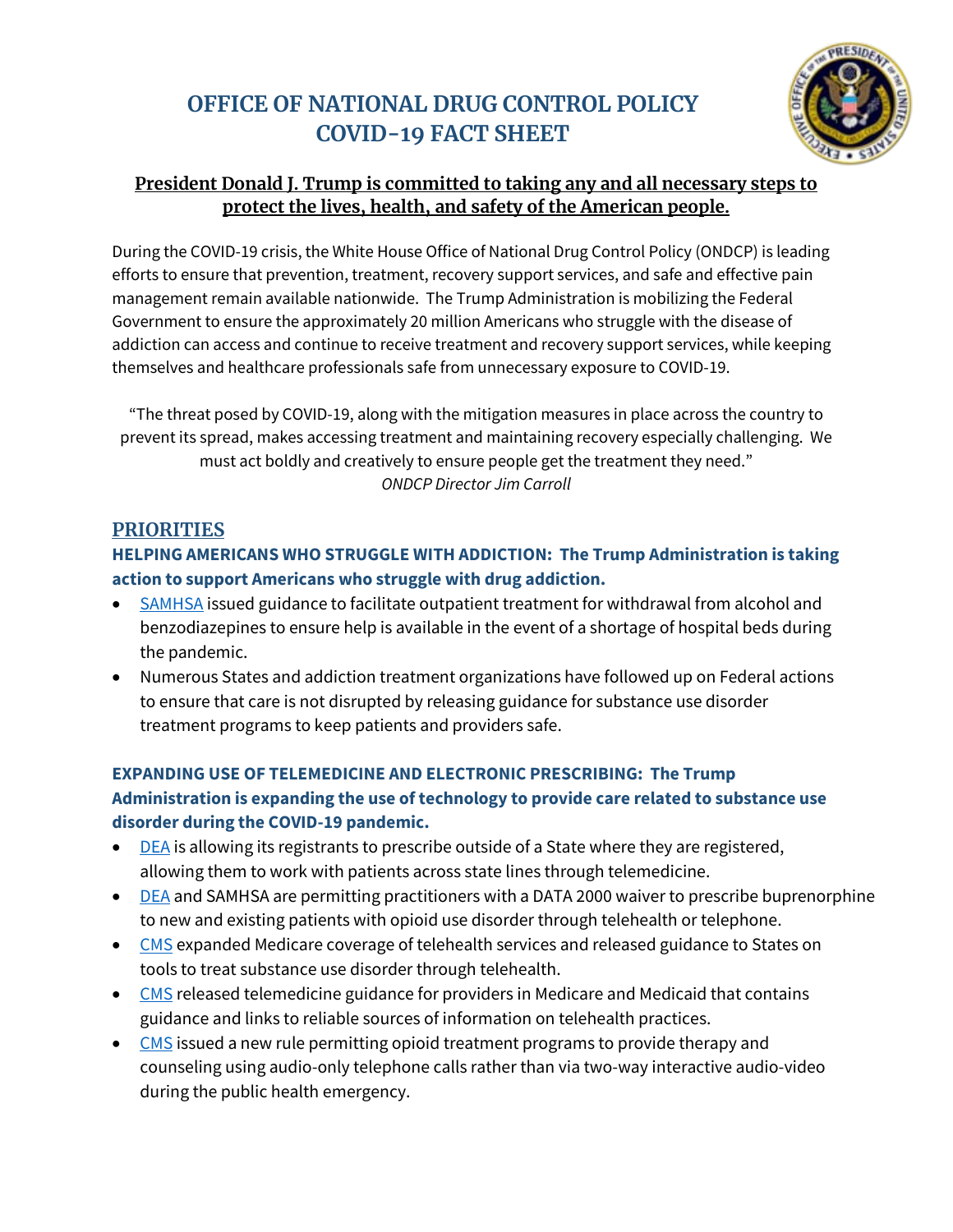- [HHS](https://www.hhs.gov/hipaa/for-professionals/special-topics/emergency-preparedness/notification-enforcement-discretion-telehealth/index.html.) announced it will not issue penalties for non-HIPAA compliant technology used to conduct a telehealth session during the public health emergency, so long as the covered entity acts in good faith.
- **announced it will start providing most of its care through telehealth and increasingly use** mobile services to help screen veterans and provide follow-up care.

#### **INCREASING FLEXIBILITY FOR TREATMENT WITH METHADONE AND BUPRENORPHINE: The Trump Administration is increasing flexibility for opioid use disorder treatment.**

- [SAMHSA](https://www.samhsa.gov/sites/default/files/otp-guidance-20200316.pdf) announced increased flexibility for methadone treatment, including blanket exceptions for all stable patients in an Opioid Treatment Program (OTP) to receive 28 days of take-home doses, and an option for States to request 14 days of take-home doses for patients in the early stages of their recovery. SAMHSA has also clarified that certain midlevel providers may dispense and administer medication in an OTP if their supervisor becomes unavailable because of COVID-19.
- SAMHSA issued a **FAQ** document outlining provisions to ensure ongoing access to medications for opioid use disorder in both OTPs and among practitioners with a DATA 2000 waiver not providing care through an OTP.
- [DEA](https://www.deadiversion.usdoj.gov/GDP/(DEA-DC-015)%20SAMHSA%20Exemption%20NTP%20Deliveries%20(CoronaVirus).pdf) issued an exception to allow methadone transport to patients who cannot make inperson visits to a clinic.

#### **ENSURING ACCESS TO CONTROLLED SUBSTANCES: The Trump Administration is ensuring patients and providers have continued access to Schedule II controlled substances.**

- To reduce the need for in-person visits, **DEA** posted guidance allowing providers to order Schedule II prescriptions by telephone to pharmacies under certain conditions.
- [DEA](https://www.deadiversion.usdoj.gov/GDP/(DEA-DC-020)(DEA074)%20COVID-19%20DEA%20bulk%20mnf%20quota%20%20(final)%20+esign%20a.pdf) granted an exception to the quantity of raw material a bulk manufacturer may hold to ensure Schedule II and III controlled substance manufacturers will not experience raw materials shortages during the pandemic.

#### **SUPPORTING RURAL COMMUNITIES: The Trump Administration is supporting the needs of rural Americans and their families who are impacted by addiction.**

- [SAMHSA](https://www.samhsa.gov/sites/default/files/virtual-recovery-resources.pdf) released a list of virtual support recovery resources which are critical in maintaining recovery.
- [FCC](https://docs.fcc.gov/public/attachments/DOC-363137A1.pdf) announced waivers to its Rural Health Care and E-Rate programs, allowing for improved internet capacity, Wi-Fi hotspots, networking gear, and other equipment enhancement services for telemedicine during the pandemic.
- [USDA](https://www.usda.gov/media/press-releases/2020/03/17/usda-announces-feeding-program-partnership-response-covid-19) is using all available program flexibilities and contingencies to feed children and help families in need, including families who are impacted by substance use disorder.
- [FTA](https://www.transit.dot.gov/about/news/us-department-transportation-announces-increased-flexibility-help-transit-agencies) announced an expansion of assistance under its Emergency Relief Program for transit agencies, including assistance for transportation in rural areas.